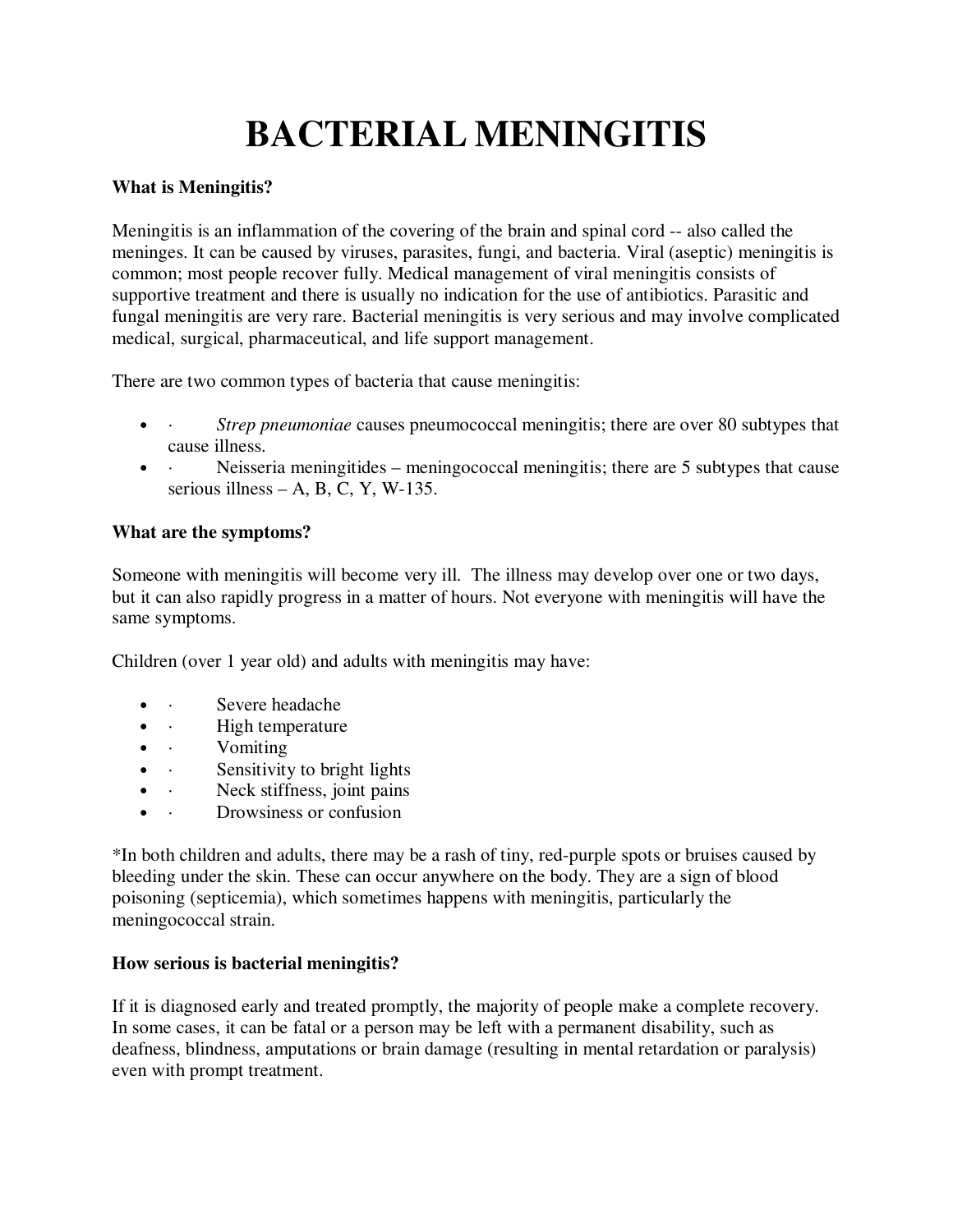#### **How is bacterial meningitis spread?**

Fortunately, none of the bacteria that cause meningitis are as contagious as diseases like the common cold or the flu, and they are not spread by casual contact or by simply breathing the air were a person with meningitis has been. The germs live naturally in the back of our noses and throats, but they do not live for long outside the body. They are spread when people exchange saliva (such as by kissing; sharing drinking containers, utensils, or cigarettes).

The germ **does not** cause meningitis in most people. Instead, most people become **carriers** of the germ for days, weeks or even months. Being a carrier helps to stimulate your body's natural defense system. The bacteria rarely overcome the body's immune system and causes meningitis or another serious illness.

#### **What is the risk of getting bacterial meningitis?**

The risk of getting bacterial meningitis in all age groups is about 2.4 cases per 100,000 population per year. However, the highest risk group for the most serious form of the disease, meningococcal meningitis, is highest among children 2 to 18 years.

#### **How is bacterial meningitis diagnosed?**

The diagnosis is usually based on a combination of clinical symptoms and laboratory results from spinal fluid and blood. Spinal fluid is obtained by a lumbar puncture (spinal tap).

#### **How can bacterial meningitis be prevented?**

Do not share food, drinks, utensils, toothbrushes, or cigarettes. Limit the number of persons you kiss.

Vaccines against pneumococcal disease are recommended for both young children and adults over 64. A vaccine against four meningococcal serogroups (A, C, Y, W-135) is available. Those four groups cause the majority of meningococcal case in the United States. This vaccine is recommended by some groups for college students, particularly freshmen living in dorms or residence halls. The vaccine is safe and effective (85-90%). It can cause mild side effects, such as redness and pain at the injection site lasting up to two days. Immunity develops within 7 to 10 days after the vaccine is given and lasts for up to 5 years.

## **What should you do if you think you or a friend might have bacterial meningitis?**

Seek prompt medical attention.

For more information

Your school nurse, family doctor, and the staff at your local or regional health department office are excellent sources for information on all communicable diseases. You may also call your local health department or Regional Texas Department of Health office to ask about